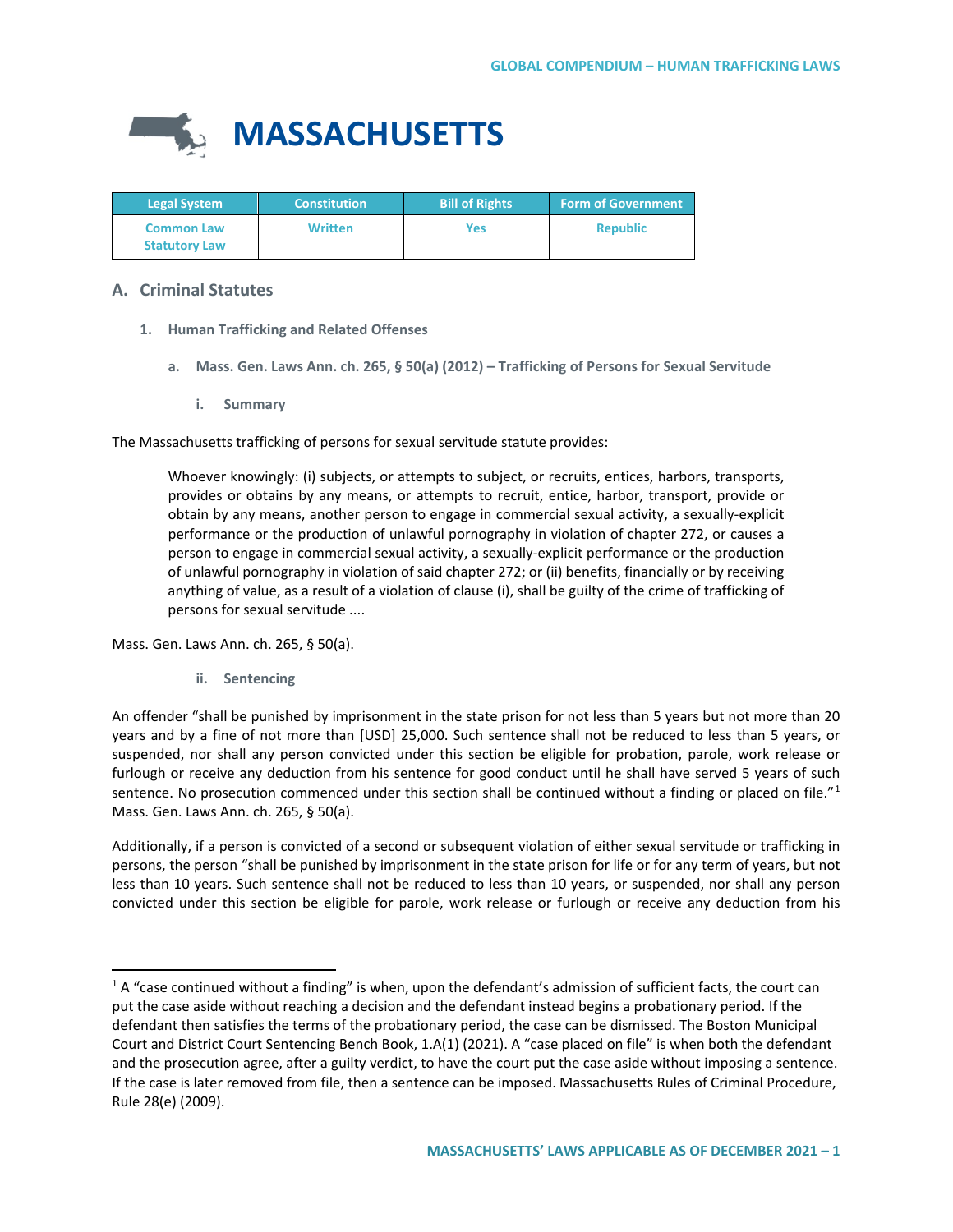sentence for good conduct until he shall have served 10 years of such sentence. No prosecutions commenced under this section shall be continued without a finding or placed on file." Mass. Gen. Laws Ann. ch. 265, § 52(a).

A defendant may also be ordered to pay restitution to the victim. Mass. Gen. Laws Ann. ch. 258B, § 3(o).

A business entity that commits trafficking of persons for sexual servitude shall be punished by a fine of not more than USD 1 million. Mass. Gen. Laws Ann. ch. 265, § 50(c).

Fines collected shall be deposited into the Victims of Human Trafficking Trust Fund. Mass. Gen. Laws Ann. ch. 265, § 54.

#### **iii. Statute of Limitations**

A prosecution for trafficking in persons for sexual servitude under section 50(a), for conspiracy to commit such trafficking, or for aiding such trafficking under section 50(a), must be filed within 15 years of the commission of the offense. If the victim is under the age of 16 at the time the crime is committed, the period of limitation does not commence until the victim turns 16 or the violation is reported to law enforcement, whichever occurs earlier. Mass. Gen. Laws Ann. ch. 277, § 63.

- **b. Mass. Gen. Laws Ann. ch. 265, § 50(b) (2012) – Trafficking of Persons Under 18 Years for Sexual Servitude**
	- **i. Summary**

It is also a crime to commit the offense of trafficking of persons for sexual servitude upon a person under 18 years of age. Mass. Gen. Laws Ann. ch. 265, § 50(b).

**ii. Sentencing**

A person who commits the crime of trafficking of persons for sexual servitude upon a person under 18 years of age "shall be punished by imprisonment in the state prison for life or for any term of years, but not less than 5 years. No person convicted under this subsection shall be eligible for probation, parole, work release or furlough or receive any deduction from his sentence for good conduct until he shall have served 5 years of such sentence." Mass. Gen. Laws Ann. ch. 265, § 50(b).

Additionally, if a person is convicted of a second or subsequent violation of either sexual servitude or trafficking in persons, the person "shall be punished by imprisonment in the state prison for life or for any term of years, but not less than 10 years. Such sentence shall not be reduced to less than 10 years, or suspended, nor shall any person convicted under this section be eligible for parole, work release or furlough or receive any deduction from his sentence for good conduct until he shall have served 10 years of such sentence. No prosecutions commenced under this section shall be continued without a finding or placed on file." Mass. Gen. Laws Ann. ch. 265, § 52(a).

A defendant may also be ordered to pay restitution to the victim. Mass. Gen. Laws Ann. ch. 258B, § 3(o).

A business entity that commits trafficking of persons for sexual servitude of a minor shall be punished by a fine of not more than USD 1 million. Mass. Gen. Laws Ann. ch. 265, § 50(c).

Fines collected pursuant to a violation of this statute shall be deposited into the Victims of Human Trafficking Trust Fund. Mass. Gen. Laws Ann. ch. 265, § 54.

**iii. Statute of Limitations** 

The crime of trafficking of persons for sexual servitude upon a person under 18 years, for conspiracy to commit such trafficking, or for aiding such trafficking under section 50(a), has no statute of limitations, although any indictment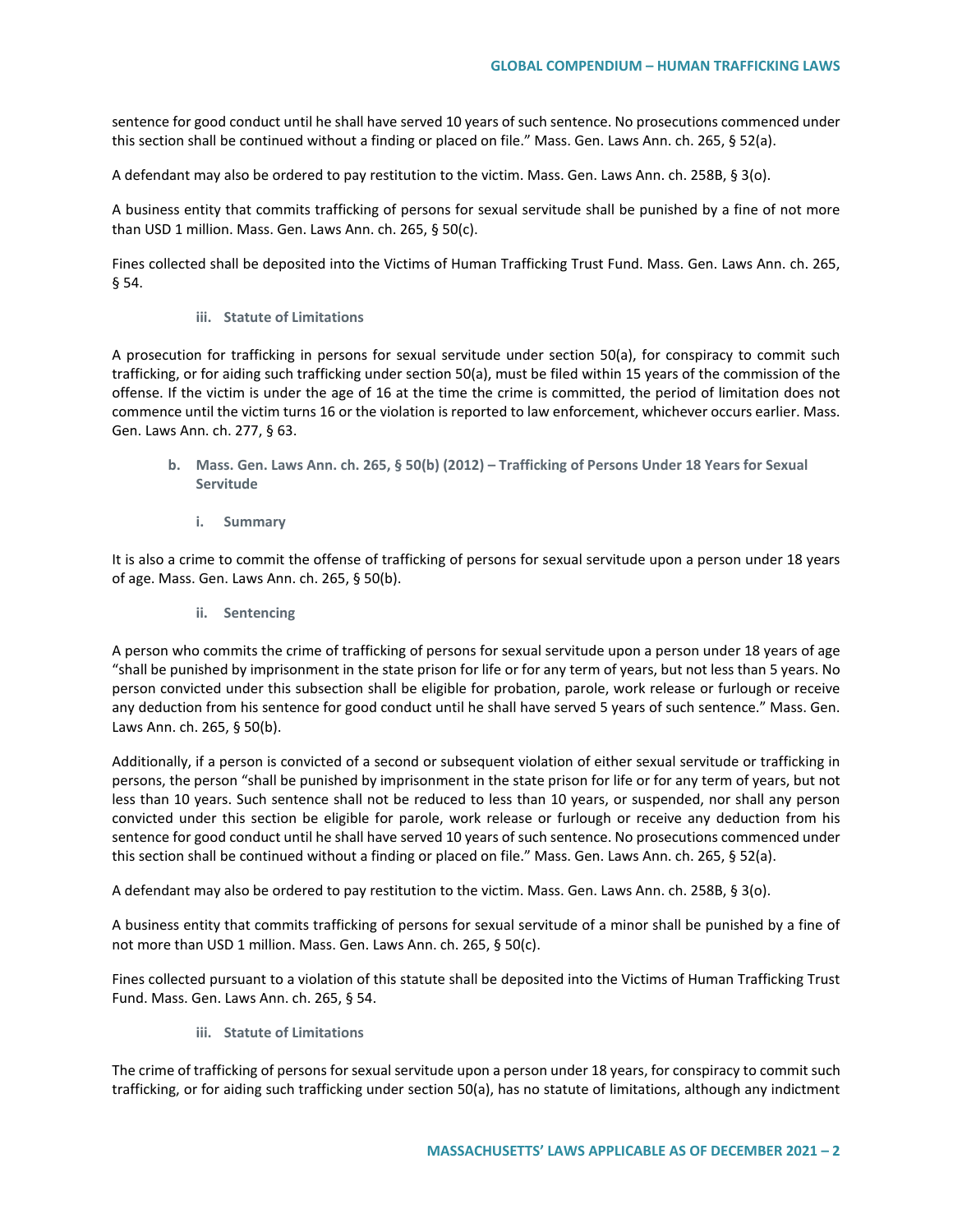or complaint found and filed more than 27 years after the date of commission of such offense shall be supported by independent evidence that corroborates the victim's allegation. Mass. Gen. Laws Ann. ch. 277, § 63.

If the victim is under the age of 16 at the time the crime is committed, the period of limitation for prosecution shall not commence until the victim has reached the age of 16 or the violation is reported to a law enforcement agency, whichever occurs earlier. Mass. Gen. Laws Ann. ch. 277, § 63.

- **c. Mass. Gen. Laws Ann. ch. 265, § 51(a) (2012) – Trafficking of Persons for Forced Service** 
	- **i. Summary**

The Massachusetts trafficking of persons for forced service statute provides:

Whoever knowingly: (i) subjects, or attempts to subject, another person to forced services, or recruits, entices, harbors, transports, provides or obtains by any means, or attempts to recruit, entice, harbor, transport, provide or obtain by any means, another person, intending or knowing that such person will be subjected to forced services; or (ii) benefits, financially or by receiving anything of value, as a result of a violation of clause (i), shall be guilty of trafficking of persons for forced services ....

Mass. Gen. Laws Ann. ch. 265, § 51(a).

**ii. Sentencing** 

A person convicted under this statute "shall be punished by imprisonment in the state prison for not less than 5 years but not more than 20 years and by a fine of not more than [USD] 25,000. Such sentence shall not be reduced to less than 5 years, or suspended, nor shall any person convicted under this section be eligible for probation, parole, work release or furlough or receive any deduction from his sentence for good conduct until he shall have served 5 years of such sentence. No prosecution commenced under this section shall be continued without a finding or placed on file." Mass. Gen. Laws Ann. ch. 265, § 51(a).

Additionally, if a person is convicted of a second or subsequent violation of either sexual servitude or trafficking in persons, the person "shall be punished by imprisonment in the state prison for life or for any term of years, but not less than 10 years. Such sentence shall not be reduced to less than 10 years, or suspended, nor shall any person convicted under this section be eligible for parole, work release or furlough or receive any deduction from his sentence for good conduct until he shall have served 10 years of such sentence. No prosecutions commenced under this section shall be continued without a finding or placed on file." Mass. Gen. Laws Ann. ch. 265, § 52(a).

A defendant may also be ordered to pay restitution to the victim. Mass. Gen. Laws Ann. ch. 258B, § 3(o).

A business entity that commits trafficking of persons for forced service shall be punished by a fine of not more than USD 1 million. Mass. Gen. Laws Ann. ch. 265, § 51(c).

Fines collected for violation of the forced labor trafficking statute shall be deposited into the Victims of Human Trafficking Trust Fund. Mass. Gen. Laws Ann. ch. 265, § 54.

**iii. Statute of Limitations**

The statute of limitations for the crime of trafficking of persons for forced service is six years. Mass. Gen. Laws Ann. ch. 277, § 63.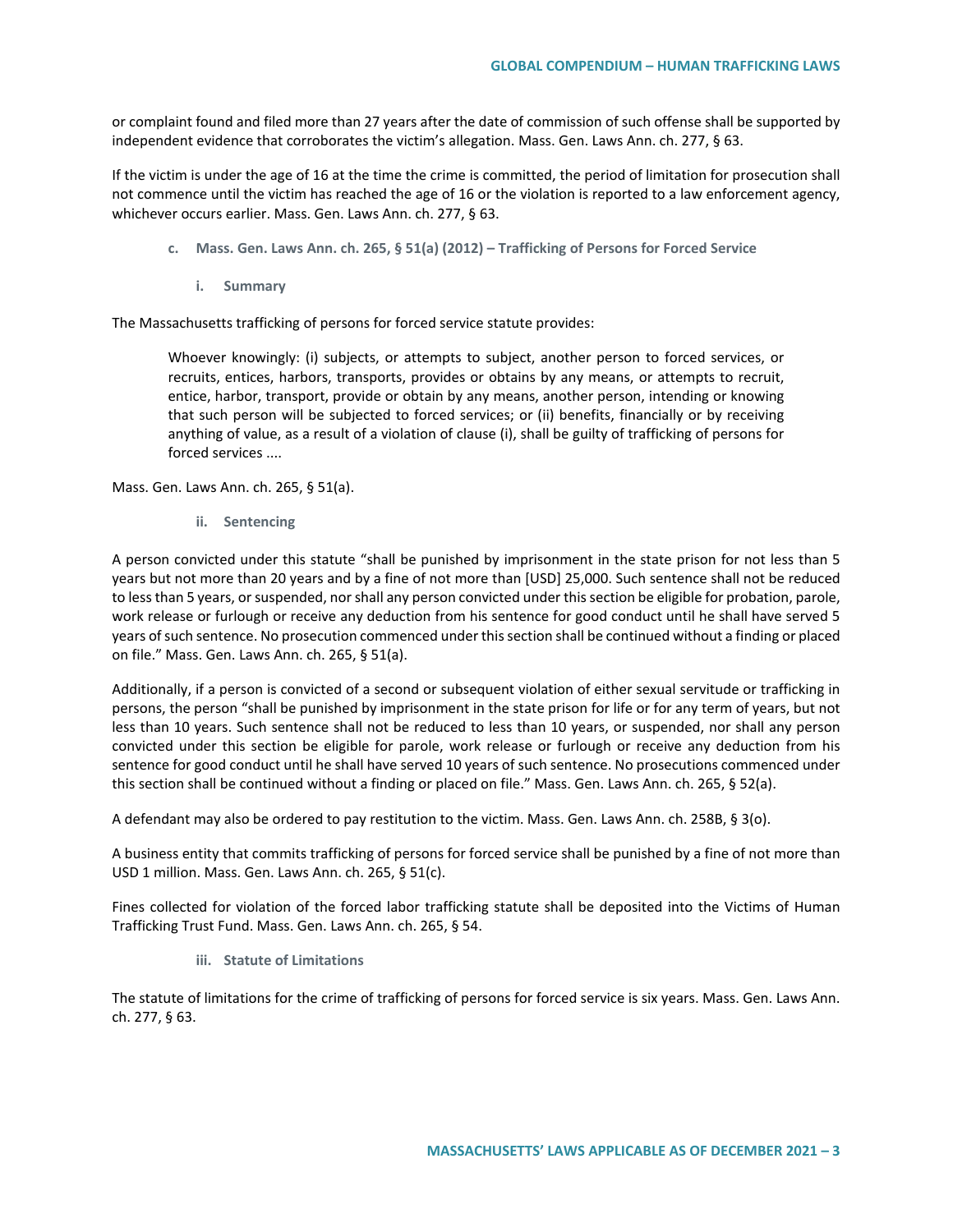- **d. Mass. Gen. Laws Ann. ch. 265, § 51(b) (2012) – Trafficking of Persons for Forced Service; Victims Under 18 Years** 
	- **i. Summary**

It is also a crime to commit the offense of trafficking of persons for forced service upon a person under 18 years of age. Mass. Gen. Laws Ann. ch. 265, § 51(b).

**ii. Sentencing**

A person who commits the crime of trafficking of persons for forced service upon a person under 18 years of age "shall be punished by imprisonment in the state prison for life or for any term of years, but not less than 5 years. No person convicted under this subsection shall be eligible for probation, parole, work release or furlough or receive any deduction from the sentence for good conduct until he shall have served 5 years of such sentence." Mass. Gen. Laws Ann. ch. 265, § 51(b).

Additionally, if a person is convicted of a second or subsequent violation of either sexual servitude or trafficking in persons, the person "shall be punished by imprisonment in the state prison for life or for any term of years, but not less than 10 years. Such sentence shall not be reduced to less than 10 years, or suspended, nor shall any person convicted under this section be eligible for parole, work release or furlough or receive any deduction from his sentence for good conduct until he shall have served 10 years of such sentence. No prosecutions commenced under this section shall be continued without a finding or placed on file." Mass. Gen. Laws Ann. ch. 265, § 52(a).

A defendant convicted under this statute may also be ordered to pay restitution to the victim. Mass. Gen. Laws Ann. ch. 258B, § 3(o).

A business entity that commits trafficking of persons for forced service of a minor shall be punished by a fine of not more than USD 1 million. Mass. Gen. Laws Ann. ch. 265, § 51(c).

Fines collected for violation of this statute shall be deposited into the Victims of Human Trafficking Trust Fund. Mass. Gen. Laws Ann. ch. 265, § 54.

**iii. Statute of Limitations** 

The statute of limitations for the crime of trafficking a person under the age of 18 for forced service is six years. Mass. Gen. Laws Ann. ch. 277, § 63.

**e. Mass. Gen. Laws Ann. ch. 265, § 55 (2012) – Forfeiture**

"All monies furnished or intended to be furnished by any person in exchange for forced labor or services or sexual servitude, and all monies used or intended to be used to facilitate any violation of section 50 [trafficking of persons for sexual servitude] or 51 [trafficking of persons for forced service] shall be subject to forfeiture to the commonwealth and shall be made available by the court to any victim ordered restitution." Mass. Gen. Laws Ann. ch. 265, § 55.

**f. Mass. Gen. Laws Ann. ch. 265, §§ 57, 59 (2018) – Human Trafficking Victimization as Affirmative Defense to Certain Offenses** 

In any prosecution or juvenile delinquency proceeding of a person who is a human trafficking victim, it is an affirmative defense to charges of engaging in common nightwalking or common streetwalking that, "while a human trafficking victim, such person was under duress or coerced into committing the offenses for which such person is being prosecuted or against whom juvenile delinquency proceedings have commenced." Mass. Gen. Laws Ann. ch. 265, § 57. This same affirmative defense may be available in a prosecution or delinquency complaint for engaging in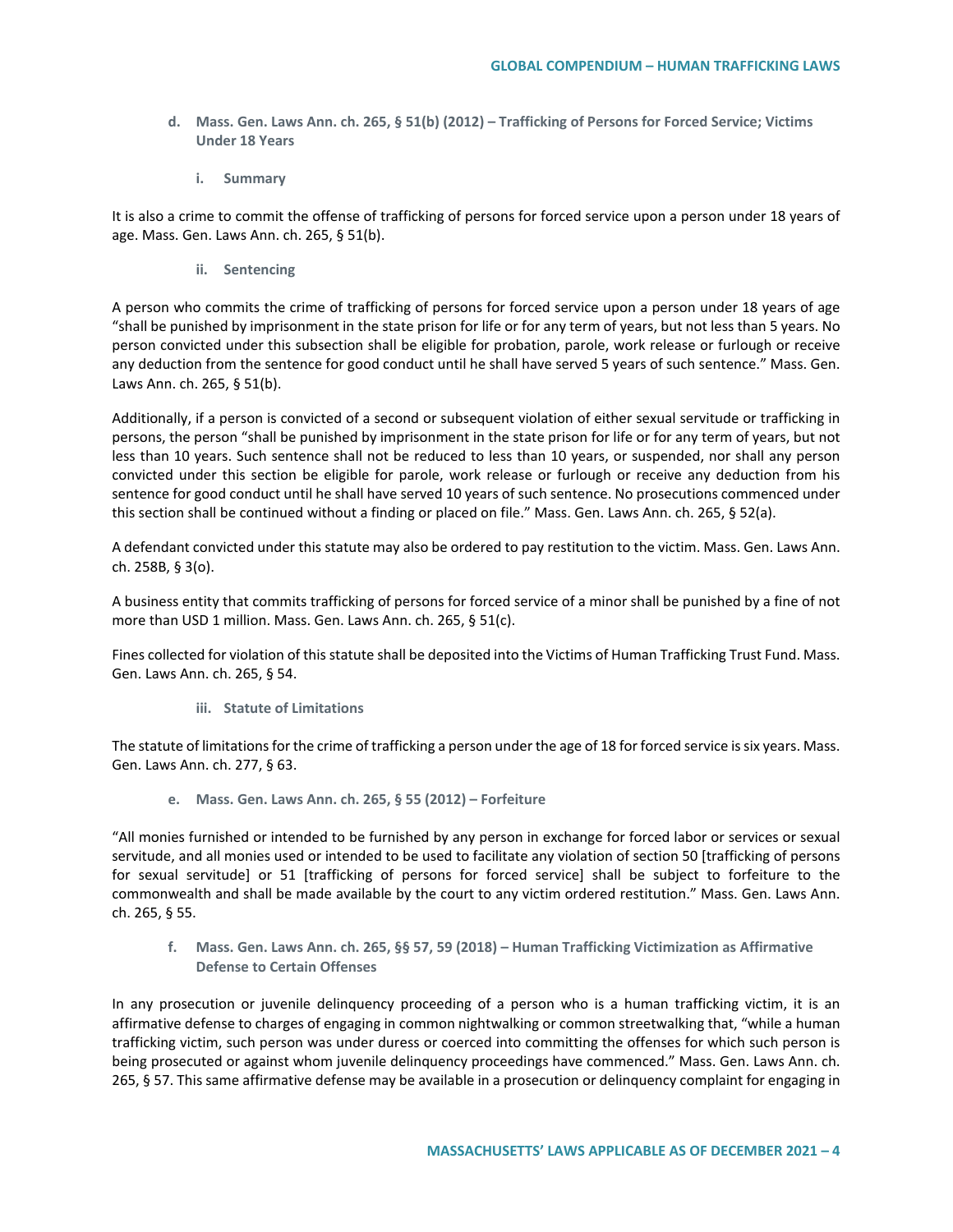sexual conduct for a fee, simple possession of a controlled substance, and indecent exposure and other offenses under sections 53 and 53A of chapter 272. Mass. Gen. Laws Ann. ch. 265, § 59(b).

- **g. Mass. Gen. Laws Ann. ch. 265, § 26D (2012) – Enticement of Child Under Age 18 to Engage in Prostitution, Human Trafficking or Commercial Activity** 
	- **i. Summary**

Massachusetts law provides: "Whoever, by electronic communication, knowingly entices a child under the age of 18 years, to engage in prostitution, ... human trafficking ... or commercial sexual activity ... or attempts to do so, shall be punished." Mass. Gen. Laws Ann. ch. 265, § 26D(c).

As used in this section, the term "entice" means "to lure, induce, persuade, tempt, incite, solicit, coax or invite." Mass. Gen. Laws Ann. ch. 265, § 26D(a).

As used in this section, the term "electronic communication" includes "any transfer of signs, signals, writing, images, sounds, data or intelligence of any nature transmitted in whole or in part by a wire, radio, electromagnetic, photoelectronic or photo-optical system." Mass. Gen. Laws Ann. ch. 265, § 26D(b).

**ii. Sentencing**

An offender convicted under this section "shall be punished by imprisonment in a house of correction for not more than 2 1/2 years or in the state prison for not more than 5 years or by a fine of not less than [USD] 2,500, or by both such fine and imprisonment." Mass. Gen. Laws Ann. ch. 265, § 26D(c).

A person who "commits a second or subsequent such violation shall be punished by imprisonment in the state prison for not less than 5 years and by a fine of not less than [USD] 10,000. Such sentence shall not be reduced to less than 5 years, or suspended, nor shall any person convicted under this subsection be eligible for probation, parole, work release or furlough or receive any deduction from the sentence for good conduct until that person has served 5 years of such sentence." Mass. Gen. Laws Ann. ch. 265, § 26D(d).

A defendant convicted under this section may also be ordered to pay restitution to the victim. Mass. Gen. Laws Ann. ch. 258B, § 3(o).

**iii. Statute of Limitations** 

The statute of limitations is six years. Mass. Gen. Laws Ann. ch. 277, § 63.

**h. Mass. Gen. Laws Ann. ch. 271A (2011) – Enterprise Crime**

Massachusetts includes human trafficking in its predicate acts for criminal enterprise activity involved with gaming establishments. Mass. Gen. Laws Ann. ch. 271A, § 1.

**2. Online Child Sexual Exploitation and Child Pornography Offenses**

Mass. Gen. Laws Ann. ch. 272, § 29A (1988) – Posing or Exhibiting Child in State of Nudity or Sexual Conduct

Mass. Gen. Laws Ann. ch. 272, § 29B (1988) – Dissemination of Visual Material of Child in State of Nudity or Sexual Conduct; Punishment

Mass. Gen. Laws Ann. ch. 272, § 29C (1997) – Knowing Purchase or Possession of Visual Material of Child Depicted in Sexual Conduct; Punishment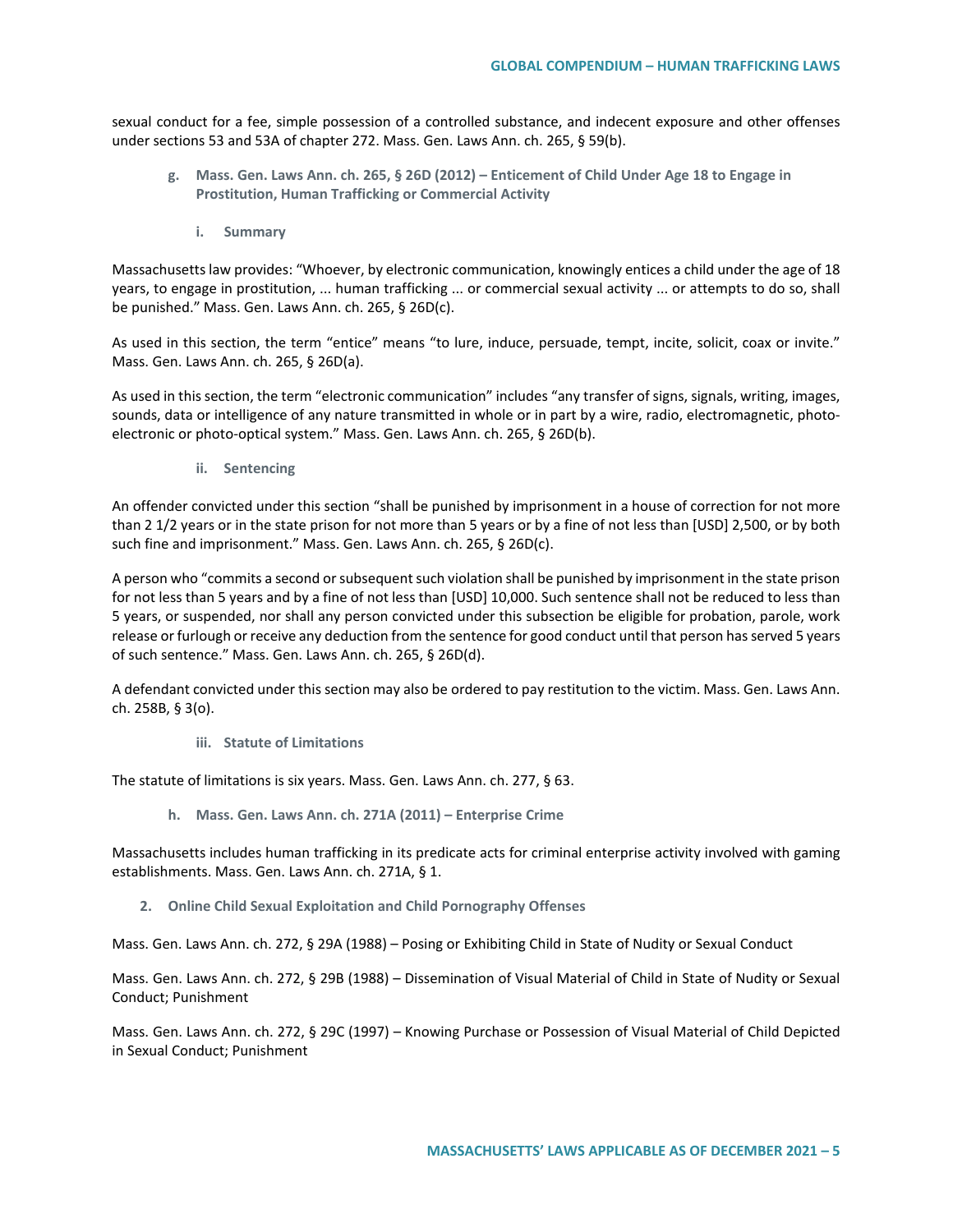Mass. Gen. Laws Ann. ch. 272, § 105 (2014) – Photographing, Videotaping, or Electronically Surveilling Partially Nude or Nude Person or the Sexual or Other Intimate Parts of a Person Around the Person's Clothing; Exceptions; Punishment

**3. Mass. Gen. Laws Ann. ch. 6, §§ 178C-Q (2018) – Sex Offender Registry** 

Within five days of receiving a sex offender sentence, the agency that has custody of the sex offender shall transmit to the sex offender registry board that sex offender's registration data. Mass. Gen. Laws Ann. ch. 6, § 178E. A "sex offender" is a person who has been convicted of a "sex offense." Mass. Gen. Laws Ann. ch. 6, § 178C. The definition of "sex offense" includes human trafficking, enticing a child to engage in prostitution, and child pornography. Mass. Gen. Laws Ann. ch. 6, § 178C. An offender is entitled to judicial review of this classification. Mass. Gen. Laws Ann. ch. 6, § 178M.

## **B. Civil Liability Statutes**

- **1. Mass. Gen. Laws Ann. ch. 260, § 4D (2012) – Civil Remedies for Victims of Trafficking of Persons for Sexual Servitude or Forced Services**
	- **a. Summary**

A victim of trafficking of persons for sexual servitude or of trafficking of persons for forced services may bring a civil lawsuit for trafficking of persons for forced labor or services or sexual servitude. Mass. Gen. Laws Ann ch. 260, § 4D(a).

**b. Damages and Other Relief** 

The court may award actual damages, compensatory damages, punitive damages, injunctive relief, or any other appropriate relief. A prevailing plaintiff shall also be awarded attorney's fees and costs. The court may award three times the amount of actual damages if the defendant's acts were willful and malicious. Mass. Gen. Laws Ann. ch. 260, § 4D(a).

**c. Statute of Limitations** 

A civil lawsuit for trafficking of persons for forced labor or services or sexual servitude shall be commenced within three years of the date on which the human trafficking victim was freed from human trafficking or, if the victim was a child during the commission of the offense, within three years after the date the plaintiff attains the age of 18. The statute of limitations is tolled until a disability that makes it impossible or impracticable for a person to bring a lawsuit ceases. In the event that a child plaintiff is under a disability, the failure of the child's guardian ad litem to bring a plaintiff's lawsuit within the applicable limitation period shall not prejudice the plaintiff's right to sue after the disability ceases. Mass. Gen. Laws Ann. ch. 260, § 4D(b), (c), (d).

A defendant cannot assert a statute of limitations defense if the statute expired because the defendant induced the plaintiff to delay filing the lawsuit, prevented the plaintiff from filing the lawsuit, or caused the plaintiff duress by threatening the plaintiff. Mass. Gen. Laws Ann. ch. 260, § 4D(e).

**2. Mass. Gen. Laws Ann. ch. 265, § 50 (2012) – Tort Claim for Victims of Trafficking of Persons for Sexual Servitude or for Forced Labor**

A victim of human trafficking for sexual servitude (Mass. Gen. Laws Ann. ch. 265, § 50) or a victim of trafficking of persons for forced service (Mass. Gen. Laws Ann. ch. 265, § 51) may bring a tort claim in superior court. Any business entity that knowingly aids or is a joint venturer in trafficking of persons for sexual servitude or for forced labor shall be civilly liable for those offenses. Mass. Gen. Laws Ann. ch. 265, §§ 50(d), 51(d).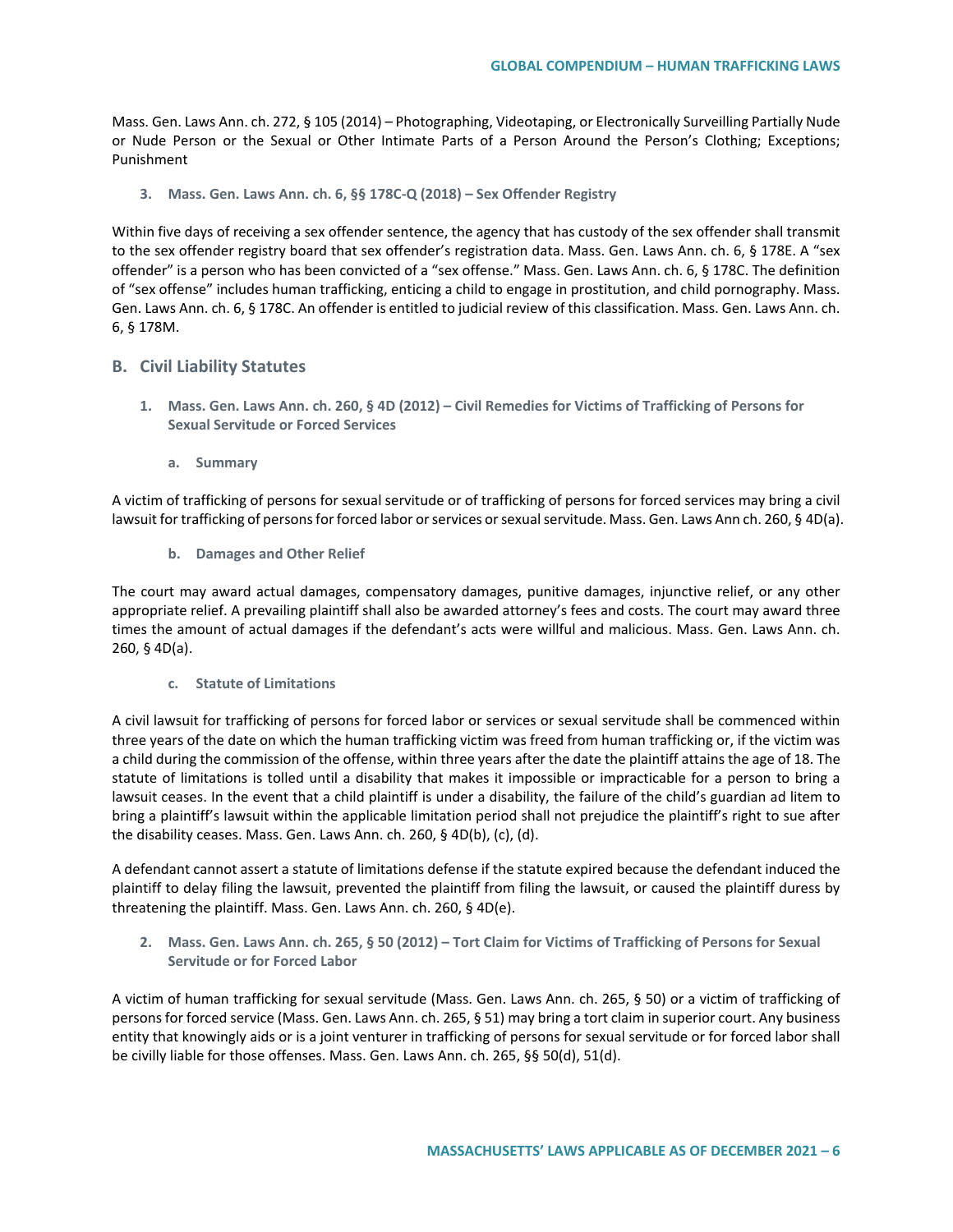**3. Mass. Gen. Laws Ann. ch. 260, § 4C (2012) – Sexual Abuse of Minors**

Massachusetts also provides a specific tort claim for a minor alleging that a defendant sexually abused a minor. The term "sexual abuse" in this context includes trafficking of persons for sexual servitude. Mass. Gen. Laws Ann. ch. 260, § 4C.

Such a lawsuit shall be commenced within 35 years of the acts alleged to have caused an injury or condition or within seven years of the time the victim discovered or reasonably should have discovered that an emotional or psychological injury or condition was caused by said act, whichever period expires later; provided, however, that the time limit for commencement of a claim under this section is tolled for a child until the child reaches 18 years of age. Mass. Gen. Laws Ann. ch. 260, § 4C.

**4. Mass. Gen. Laws Ann. ch. 260, § 4C 1/2 (2014) – Negligent Supervision or Conduct Causing or Contributing to the Sexual Abuse of Minor by Another Person**

Massachusetts also provides a specific tort claim alleging "that the defendant negligently supervised a person who sexually abused a minor or that the defendant's conduct caused or contributed to the sexual abuse of a minor by another person." Mass. Gen. Laws Ann. ch. 260, § 4C 1/2.

Such a lawsuit "shall be commenced within the later to expire of (i) 35 years of the acts alleged to have caused an injury or condition to such minor; or (ii) within 7 years of the time the victim discovered or reasonably should have discovered that an emotional or psychological injury or condition was caused by such act; provided, however, that the time limit for commencement of [a lawsuit] under this section is tolled for a child until the child reaches 18 years of age." Mass. Gen. Laws Ann. ch. 260, § 4C 1/2.

- **C. Additional Statutes Specific to Human Trafficking**
	- **1. Mass. Gen. Laws Ann. ch. 10, § 66A (2018) – Victims of Human Trafficking Trust Fund**

Massachusetts has a separate fund that awards and administers grants for services to human trafficking victims.

**2. Mass. Gen. Laws Ann. Ch. 149, § 150 (2015) – Right to Sue, Non-Payment of Wages**

An employee who is not paid the full wages owed must first file a complaint with the Attorney General's Office (**AGO**). Ninety days after submitting a complaint to the AGO, an employee may bring a civil lawsuit for injunctive relief, damages, and any lost wages. A prevailing employee may also recover treble damages as liquidated damages for lost wages, as well as attorney's fees and costs. Mass. Gen. Laws Ann. ch. 149, § 150. An employer may also face additional fines and imprisonment for noncompliance. Mass. Gen. Laws Ann. ch. 149, § 27C.

More information is available at: [https://www.mass.gov/service-details/workers-right-to-sue.](https://www.mass.gov/service-details/workers-right-to-sue)

**3. Mass. Gen. Laws Ann. ch. 265, § 59 (2018) – Human Trafficking Victimization; Grounds to Vacate**

A person convicted or adjudicated delinquent of certain offenses including engaging in sexual conduct for a fee and unlawful possession of controlled substances may file a motion to vacate the conviction or adjudication because the offense was a result of having been a human trafficking victim. Where a child under the age of 18 was adjudicated delinquent for a prostitution offense, there is a rebuttable presumption that the child's participation in the offense was a result of having been a victim of human trafficking as defined by Mass. Gen. Laws Ann. ch. 233, § 20M or trafficking in persons under 22 U.S.C. 7102.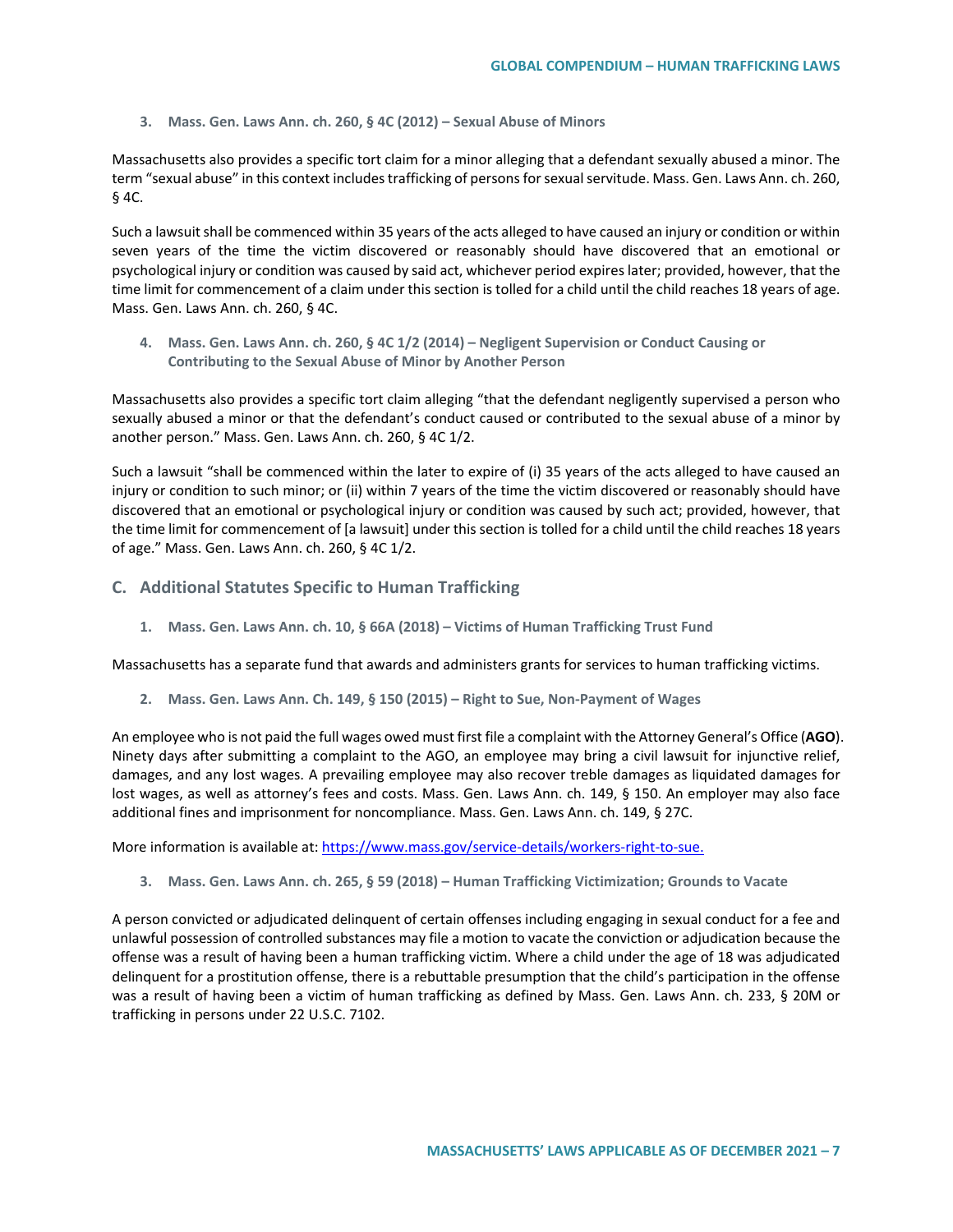### **D. Significant Cases**

#### **1.** *Commonwealth v. Dabney***, 90 N.E.3d 750 (Mass. 2018)**

The defendant was convicted of human trafficking, deriving support from prostitution, rape, and two counts of assault and battery. On appeal, he argued that he did not coerce or force the victim to engage in prostitution.

The court concluded that the statute (Mass. Gen. Laws Ann. ch. 265, § 50) does not require the defendant to have coerced or forced the victim to engage in prostitution for the defendant to be guilty of human trafficking.

That the defendant engaged in enticing and recruiting the victim to engage in prostitution is also sufficient for the defendant to be guilty of human trafficking.

The court also concluded that the statute does not exclude conduct aimed at victims who had engaged in prostitution in the past. Thus, it did not matter that the victim had also engaged in prostitution at some point before meeting the defendant.

#### **E. Academic Research/Papers**

Melissa Dess, Note, *Walking the Freedom Trail: An Analysis of the Massachusetts Human Trafficking Statute and Its Potential to Combat Child Sex Trafficking*, 33 B.C. J.L. & SOC. JUST. 147 (2013), available at: [https://lawdigitalcommons.bc.edu/jlsj/vol33/iss1/5/.](https://lawdigitalcommons.bc.edu/jlsj/vol33/iss1/5/)

### **F. Resources**

Massachusetts Attorney General Human Trafficking Division: <https://www.mass.gov/fighting-human-trafficking>

- National Human Trafficking Hotline (Massachusetts): <https://humantraffickinghotline.org/state/massachusetts>
- Shared Hope International, Massachusetts Report Card (2019): [http://sharedhope.org/PICframe9/reportcards/PIC\\_RC\\_2019\\_MA.pdf](http://sharedhope.org/PICframe9/reportcards/PIC_RC_2019_MA.pdf)
- Shared Hope International, Massachusetts Analysis and Recommendations (2019): [http://sharedhope.org/PICframe9/analysis/PIC\\_AR\\_2019\\_MA.pdf](http://sharedhope.org/PICframe9/analysis/PIC_AR_2019_MA.pdf)
- U.S. Department of Health & Human Services, *Massachusetts: Efforts to Combat Human Trafficking* (2017): [https://nhttac.acf.hhs.gov/sites/default/files/2019-](https://nhttac.acf.hhs.gov/sites/default/files/2019-06/massachusetts_profile_efforts_to_combat_human_trafficking.pdf) [06/massachusetts\\_profile\\_efforts\\_to\\_combat\\_human\\_trafficking.pdf](https://nhttac.acf.hhs.gov/sites/default/files/2019-06/massachusetts_profile_efforts_to_combat_human_trafficking.pdf)

**Disclaimer:** The codes, laws, and other information cited in this summary may not contain the most recent versions of such information and provide certain information available as of the month and year cited at the bottom of each page. We make no warranties or guarantees about the accuracy, completeness, or adequacy of the information contained in this summary or the information linked to in this summary. Please check official sources.

This summary should not be construed as legal advice on any specific facts or circumstances. The contents are intended only for general information purposes and may not be quoted or referred to in any other publication or proceeding. The provision of this information does not constitute an attorney-client relationship. Any views set forth